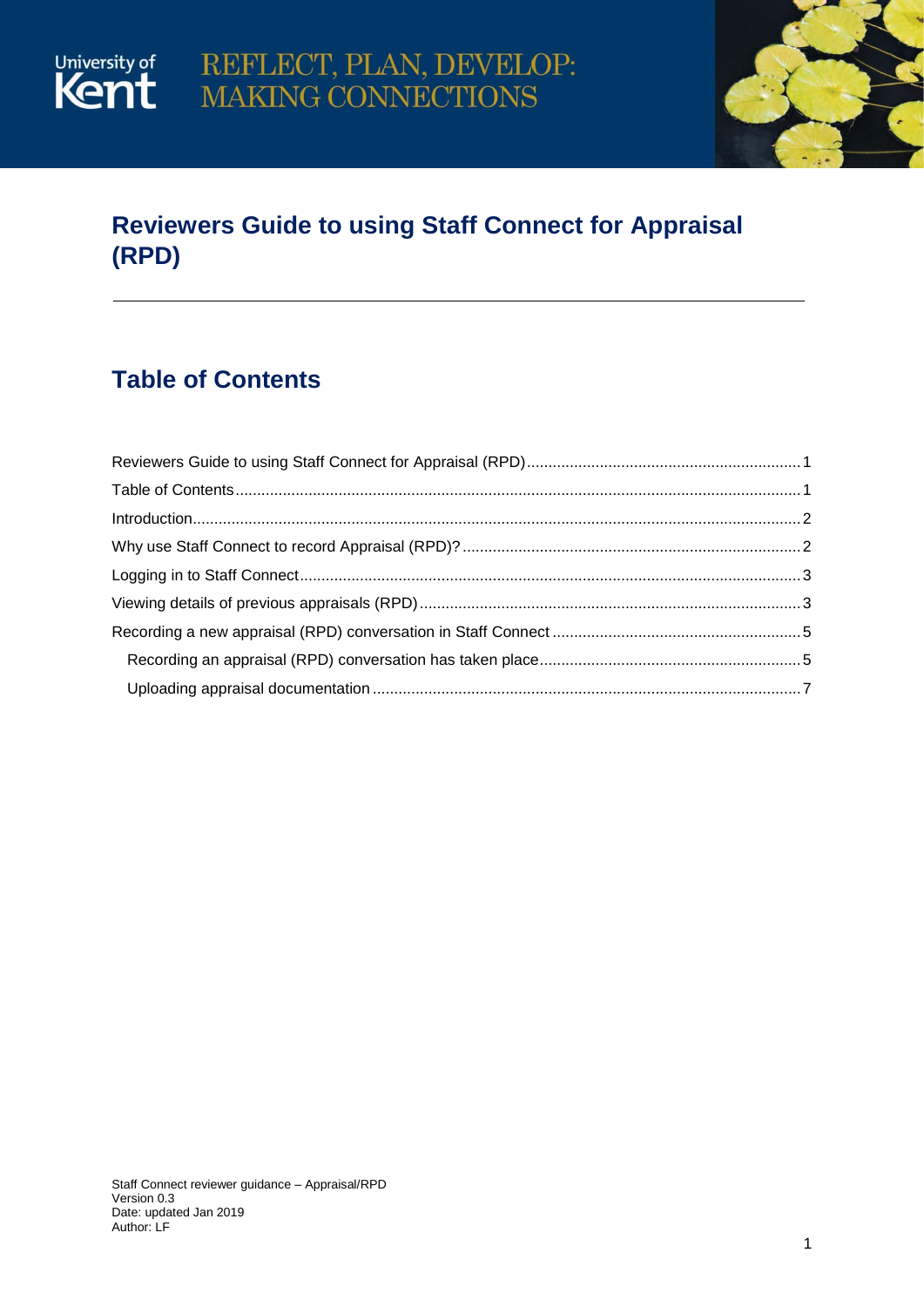# University of

# REFLECT, PLAN, DEVELOP: **MAKING CONNECTIONS**



## <span id="page-1-0"></span>**Introduction**

Reflect, Plan, Develop (RPD) is the University of Kent's versatile framework for appraisal based around a tool-kit of guidance documents, templates and related information that you can dip in and out of, in order to shape conversations about your development at the University. Unlike other appraisal frameworks, the focus of RPD is on the conversations between you (the reviewee) and your reviewer about how you can connect your role and your development as an individual with other University processes.

The key to RPD is its flexibility - you work with your allocated reviewee, whether that be a line report or a colleague/peer (in academic situations) to choose which bits of the tool-kit are relevant and valuable to the role being reviewed. The RPD website has been designed to help you prepare for your conversations.

All staff must now have *at least one* appraisal conversation per year using the RPD framework and this conversation must be recorded by the reviewer in the staff Connect system with summary documentation related to the discussion completed and stored in the Staff Connect system.

This guide provides support and guidance for you on using the Staff Connect system to record, upload documentation, and store the appraisal (RPD) documentation for those you review. There is information on our [RPD website,](https://www.kent.ac.uk/human-resources/rpd/) which provides guidance about how to prepare for an RPD discussion, detail on the RPD framework and many tools to assist with understanding objective setting, creation of Personal Development Plans (PDP's) and giving and receiving feedback.

The guidance below relates to using the Staff Connect system and details the 'how to' elements of accessing the system, viewing RPD documentation and authorising completed uploaded documents.

## <span id="page-1-1"></span>**Why use Staff Connect to record Appraisal (RPD)?**

The appraisal (RPD) section implemented within Staff Connect provides a flexible electronic method of recording the completion of appraisals.

Reviewers are provided the option to upload appraisal documentation. All reviewers must use Staff Connect to record the date that the RPD conversation took place

Using Staff Connect to record appraisals (RPD) has the following benefits:

 Provides the ability to store electronic copies of appraisal files within Staff Connect, ensuring these files are kept securely and removes the need for copies to be kept elsewhere, meaning all aspects of GDPR requirements are complied with.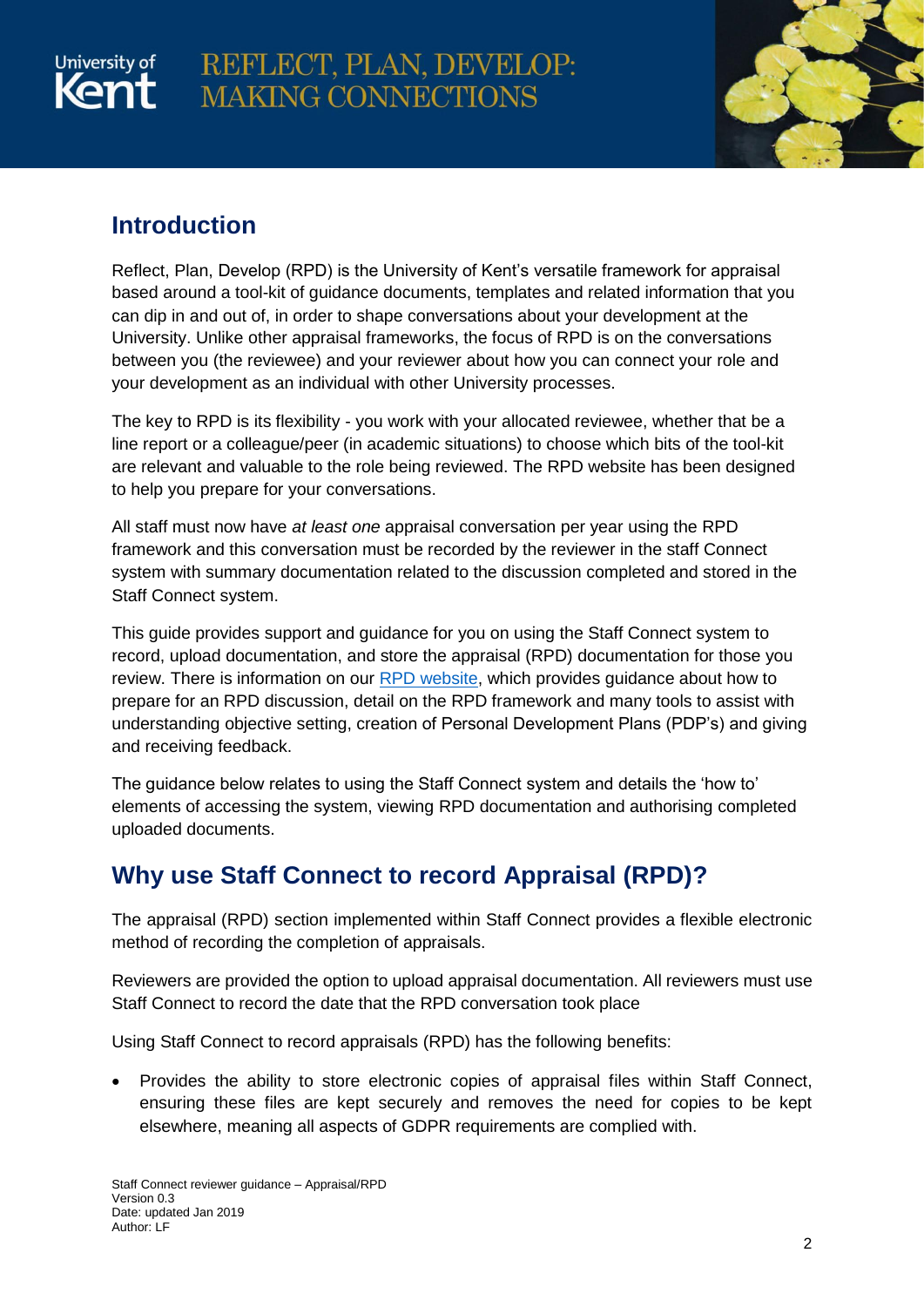

# REFLECT, PLAN, DEVELOP: **MAKING CONNECTIONS**



- Dates of appraisals (RPD's) will be stored in one place and a summary view of your whole team will be accessible via a report on Staff Connect.
- Your reviewees, usually your team members can view and refer back to their appraisal (RPD) documents all year round via Staff Connect.

## <span id="page-2-0"></span>**Logging in to Staff Connect**

To log in to Staff Connect use this link [https://staffconnect.kent.ac.uk](https://staffconnect.kent.ac.uk/)

Use your normal University login details

This link is for the single step sign on also used for accessing your personal information such as payslips, as well as all the relevant information for your team members; so you may wish to save this link on your computer/device to make future access easier.

## <span id="page-2-1"></span>**Viewing details of previous appraisals (RPD)**

To see the dates of previously recorded appraisal (RPD) conversations

- 1. After logging in to Staff Connect
- 2. Select the **My People** tab (circled in red below)
- 3. Identify required staff member from the list **(blue** arrow)
- 4. Click Submit (**blue** arrow)

| University of Kent                     | $\overline{\mathbf{3}}$                                                                                                            | Welcome, Hari                             | Account $\sim$ | <b>U</b> Sign Out |
|----------------------------------------|------------------------------------------------------------------------------------------------------------------------------------|-------------------------------------------|----------------|-------------------|
| MY PEOPLE<br><b>ME</b>                 | Team Selector                                                                                                                      |                                           |                |                   |
| Not Selected                           | <b>Team Selector</b>                                                                                                               |                                           |                |                   |
| <b>Team Selector</b>                   | STANDARD TEAM SELECTOR VIEW                                                                                                        |                                           |                |                   |
| My Team Details<br>$\ddot{\mathbf{v}}$ | Search by team member name<br><b>Filters</b>                                                                                       |                                           |                |                   |
| View and Create Delegations            | <b>Direct Reports</b><br>Enter Name<br>$\alpha$<br>$\checkmark$                                                                    |                                           |                |                   |
|                                        |                                                                                                                                    |                                           |                |                   |
|                                        |                                                                                                                                    |                                           | Clear search   |                   |
|                                        | Filter by surname                                                                                                                  |                                           |                |                   |
|                                        | $\mathsf{C}$<br>B<br>E<br>$N$ 0 $P$<br>$\mathbb R$<br>D<br>F<br>G<br>$\mathbb K$<br>L.<br>M<br>Q<br>S<br><b>All</b><br>$\mathbb H$ | U<br>V                                    | W              |                   |
|                                        | $\land$ MINIMISE $\land$                                                                                                           |                                           |                |                   |
|                                        | Direct Reports for Hari Paine                                                                                                      | Showing 4 results (O vacant) / O Selected |                |                   |
|                                        | Select All Deselect All                                                                                                            |                                           |                |                   |
|                                        | <b>Sally Castillo</b><br><b>E T.HUTCHISON@KENT.AC.UK</b>                                                                           |                                           |                |                   |
|                                        | Server Infrastructure Officer (SCDEMO596)<br>Ò.                                                                                    |                                           | Select         | ÷                 |
|                                        | Shav<br><b>Clements</b><br><b>EXAMPLE TEHUTCHISON@KENT.AC.UK</b>                                                                   |                                           |                |                   |
|                                        |                                                                                                                                    |                                           |                |                   |

Staff Connect reviewer guidance – Appraisal/RPD Version 0.3 Date: updated Jan 2019 Author: LF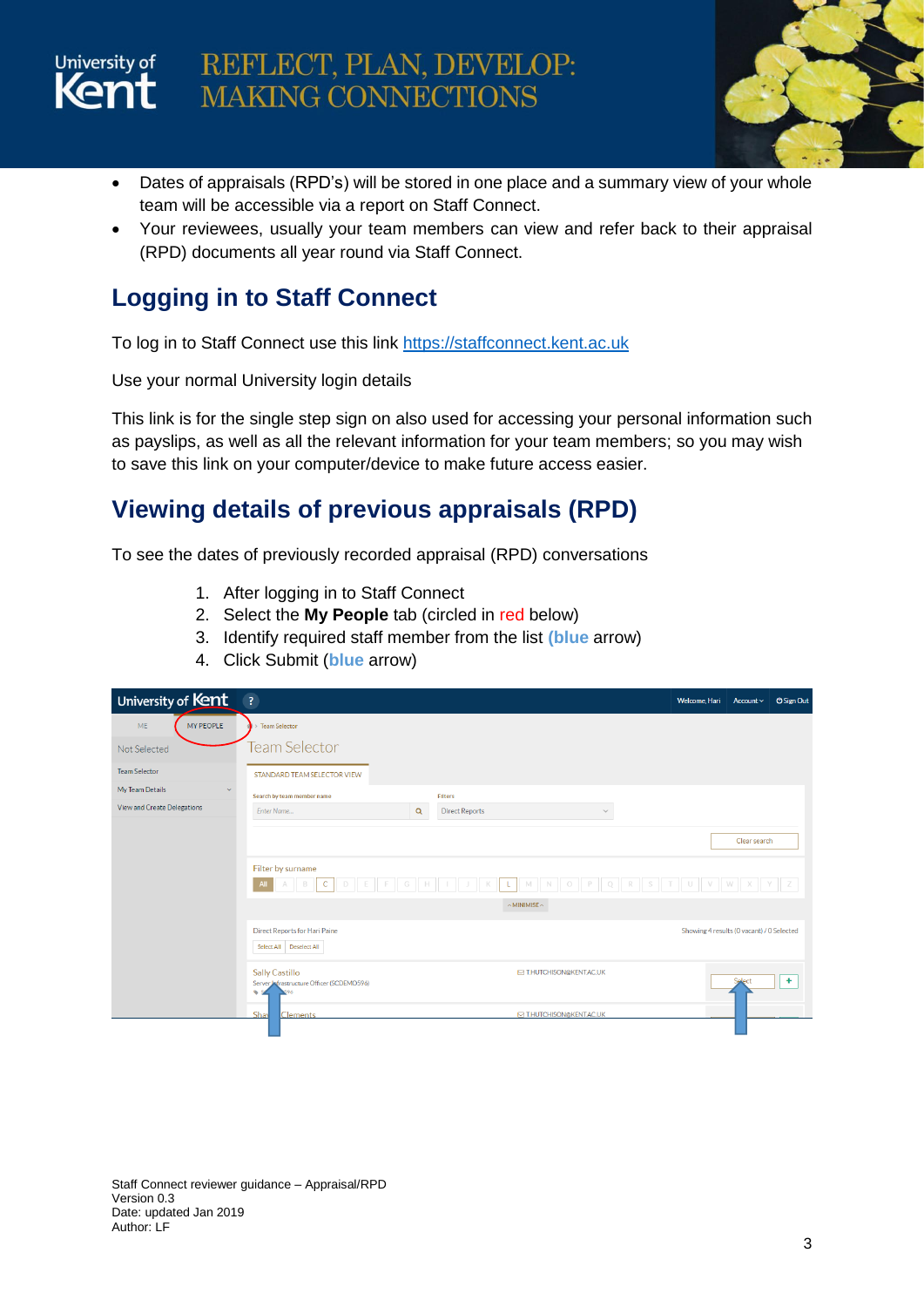



### The following menu will then become available

|  | MF                                                              | MY PFOPI F |  |  |  |  |
|--|-----------------------------------------------------------------|------------|--|--|--|--|
|  | Julie Bennett<br>Learning & Organisational Dev Co-<br>Ordinat   |            |  |  |  |  |
|  | <b>Team Search</b>                                              |            |  |  |  |  |
|  | View and Create Delegations<br><b>Team Employment Documents</b> |            |  |  |  |  |
|  |                                                                 |            |  |  |  |  |
|  | <b>Team Training</b>                                            |            |  |  |  |  |
|  | <b>Team Appraisals</b>                                          |            |  |  |  |  |
|  | <b>Absence Documents</b>                                        |            |  |  |  |  |

 $\overline{\mathcal{L}}$ 

- 5 Click on the **Teams Appraisal** button on the left menu (circled in red below)
- 6 Click on the **Teams Appraisal Documents button**

| <b>MF</b>                                       | <b>MY PFOPI F</b> |  |  |  |
|-------------------------------------------------|-------------------|--|--|--|
| Sally Castillo<br>Server Infrastructure Officer |                   |  |  |  |
| <b>Team Selector</b>                            |                   |  |  |  |
| View and Create Delegations                     |                   |  |  |  |
| My Team's Training                              |                   |  |  |  |
| <b>My Team's Appraisals</b>                     |                   |  |  |  |
| <b>Team Appraisal Forms</b>                     |                   |  |  |  |
| <b>Team Appraisal Documents</b>                 |                   |  |  |  |

Staff Connect will now display any appraisal (RPD) documents that have been uploaded for that individual.

7. Click to highlight on the uploaded file you wish to view (example file circled in red below)

8. Click **Download this document**

Staff Connect reviewer guidance – Appraisal/RPD Version 0.3 Date: updated Jan 2019 Author: LF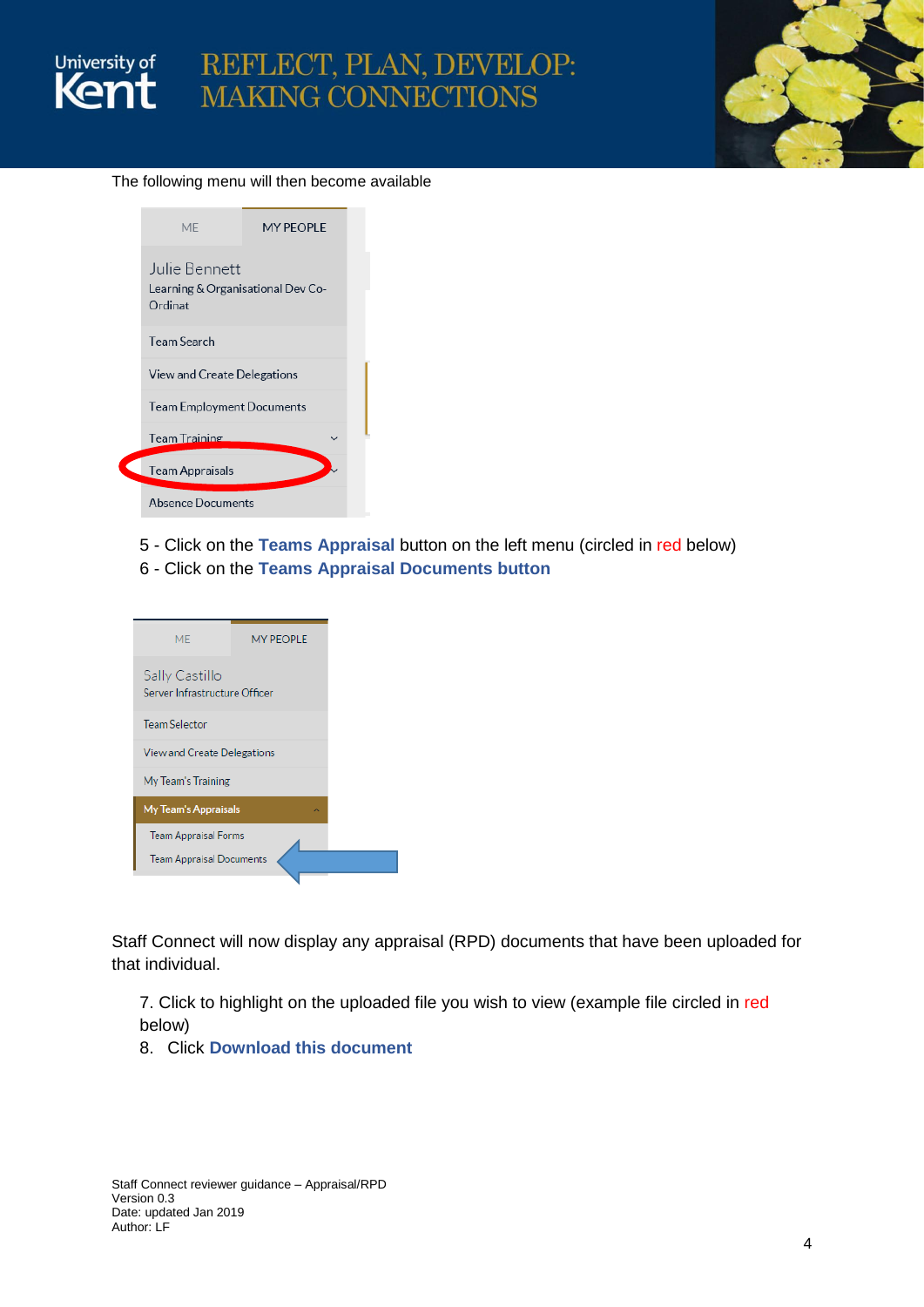# University of REFLECT, PLAN, DEVELOP:<br>Kent MAKING CONNECTIONS



| University of Kent                     | $\overline{\mathbf{3}}$                                                             | <b>Welcome, Sally</b> | Account v | <b>U</b> Sign Out |
|----------------------------------------|-------------------------------------------------------------------------------------|-----------------------|-----------|-------------------|
| Sally<br>Server Infrastructure Officer | 备 > Dashboard > My Appraisal Documents                                              |                       |           |                   |
| Dashboard                              | <b>My Appraisal Documents</b>                                                       |                       |           |                   |
| My Personal Details<br>$\checkmark$    | Please see your documentation relating to your Appraisals in the section below.     |                       |           |                   |
| My Pay Documents                       | <b>Document Tasks</b><br><b>Reflect, Plan and Develop</b><br>Download this document |                       |           |                   |
| My Delegated Responsibilities          | Appraisal Document.docx<br>図<br>Word Document<br><b>Store Tasks</b>                 |                       |           |                   |
| <b>Useful Links</b><br>$\checkmark$    | <b>10 KB</b><br>** Refresh document list                                            |                       |           |                   |
| My Form History                        | <b>Details</b>                                                                      |                       |           |                   |
| Training                               | <b>Appraisal Document.docx</b><br><b>Word Document</b>                              |                       |           |                   |
| <b>My Appraisals</b>                   | Category: Reflect, Plan and<br>Develop                                              |                       |           |                   |
| My Appraisal Forms                     | Size: 10 KB<br>Created: 05 September 2018,                                          |                       |           |                   |
| <b>My Appraisal Documents</b>          | 14:33<br>$\mathbf{v}$                                                               |                       |           |                   |

**Important:** This document will now be downloaded to the Downloads folder of the particular device you are using, *please ensure when you have finished reviewing this document you delete the copy from the downloads folder*.

## <span id="page-4-0"></span>**Recording a new appraisal (RPD) conversation in Staff Connect**

<span id="page-4-1"></span>**Recording an appraisal (RPD) conversation has taken place**

- 1. After logging in to Staff Connect
- 2. Select the **My People** tab (circled in red below)
- 3. Identify the relevant staff member name from the list provided
- 4. Click the **Select** button for the team member you wish to view a appraisal (RPD) for

The menu below will be displayed on the left hand side of page

- 5. Click on the **Team Appraisal** button
- 6. Click on the **Team Appraisal Forms** button.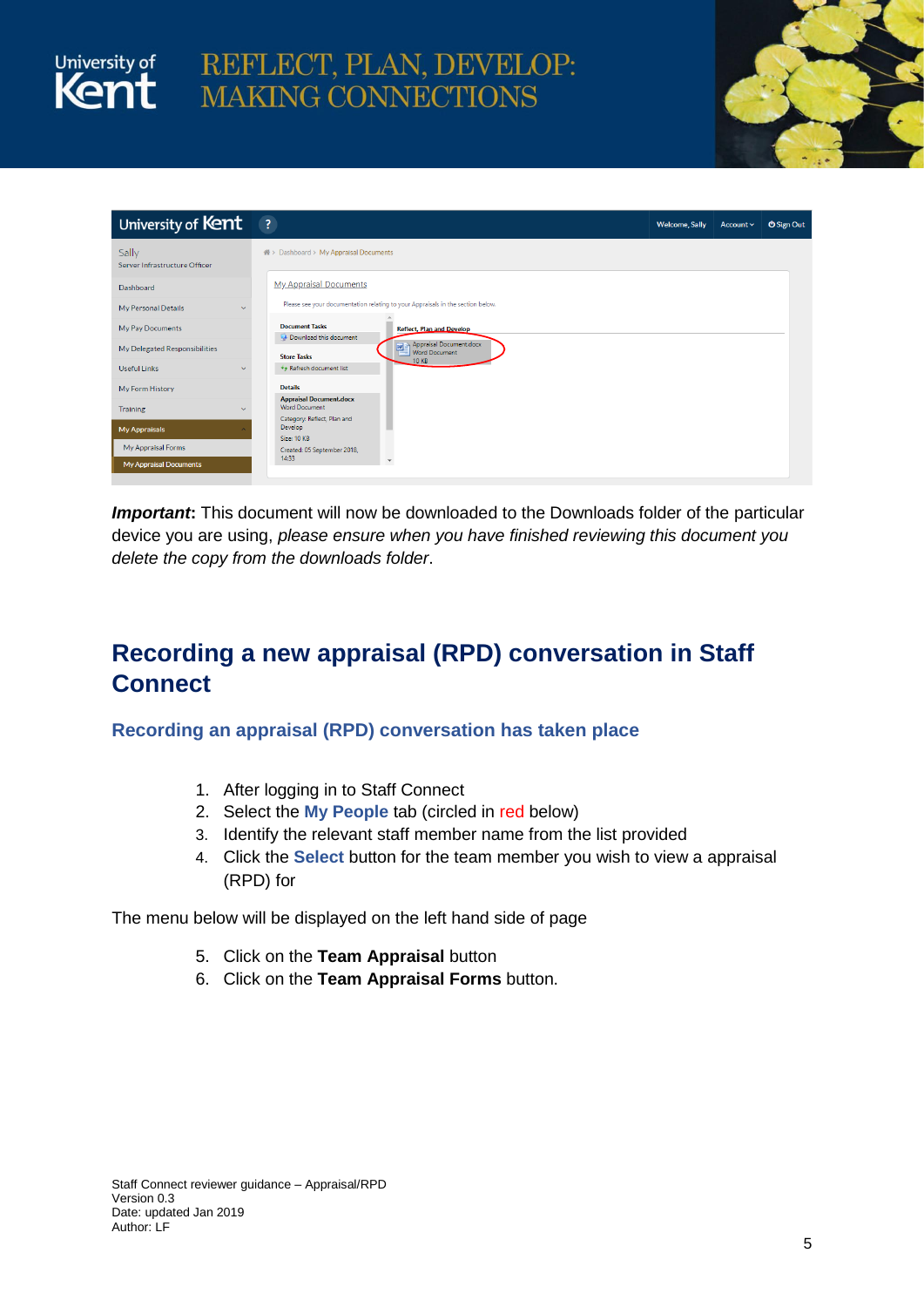

# REFLECT, PLAN, DEVELOP: MAKING CONNECTIONS



| MF                                                            | MY PEOPLE                        |  |  |  |  |  |
|---------------------------------------------------------------|----------------------------------|--|--|--|--|--|
| Julie Bennett<br>Learning & Organisational Dev Co-<br>Ordinat |                                  |  |  |  |  |  |
| <b>Team Search</b>                                            |                                  |  |  |  |  |  |
| View and Create Delegations                                   |                                  |  |  |  |  |  |
|                                                               | <b>Team Employment Documents</b> |  |  |  |  |  |
| <b>Team Training</b>                                          |                                  |  |  |  |  |  |
| <b>Team Appraisals</b>                                        |                                  |  |  |  |  |  |
| <b>Team Appraisal Forms</b>                                   |                                  |  |  |  |  |  |
| <b>Team Appraisal Documents</b>                               |                                  |  |  |  |  |  |
| <b>Absence Documents</b>                                      |                                  |  |  |  |  |  |

## The screen below will be displayed

7. Click **Create** (circled in red below)

|                                                          | University of Kent |                                                                                                                                                                                                                                                                                                                                                                                                                                   | Welcome, Hari | Account $\sim$                                        | <b>U</b> Sign Out |
|----------------------------------------------------------|--------------------|-----------------------------------------------------------------------------------------------------------------------------------------------------------------------------------------------------------------------------------------------------------------------------------------------------------------------------------------------------------------------------------------------------------------------------------|---------------|-------------------------------------------------------|-------------------|
| <b>ME</b>                                                | <b>MY PEOPLE</b>   | 备 > Team Selector > Team Appraisal Forms                                                                                                                                                                                                                                                                                                                                                                                          |               |                                                       |                   |
| Sally Castillo<br>Server Infrastructure Officer          |                    | Appraisal [Sally Castillo has 0 appraisals ]                                                                                                                                                                                                                                                                                                                                                                                      |               | <b>RPD Guidance Webpage</b><br>Apprenticeship Webpage |                   |
| <b>Team Selector</b>                                     |                    | The focus of RPD is on the conversations between a reviewee and reviewer and about connecting an individual's role with the University's vision,<br>department/school objectives and identifying individual development opportunities. Refer to the links provided for quidance on planning and undertaking your RPD conversation, setting<br>appropriate objectives and considering relevant development and support activities. |               | Leadership and Management Programmes                  |                   |
| <b>View and Create Delegations</b><br>My Team's Training |                    |                                                                                                                                                                                                                                                                                                                                                                                                                                   |               |                                                       | Create            |
| My Team's Appraisals                                     |                    |                                                                                                                                                                                                                                                                                                                                                                                                                                   |               |                                                       |                   |
| <b>Team Appraisal Forms</b>                              |                    |                                                                                                                                                                                                                                                                                                                                                                                                                                   |               |                                                       |                   |
| <b>Team Appraisal Documents</b>                          |                    |                                                                                                                                                                                                                                                                                                                                                                                                                                   |               |                                                       |                   |

- 8. If necessary select the **Post** (circled in red below) from the drop down list (this is only necessary where the individual holds more than one job role within the University and usually the job role will be showing)
- 9. Select the **Type** of appraisal (mid-year or annual review)
- 10. Click **Next** (as shown below)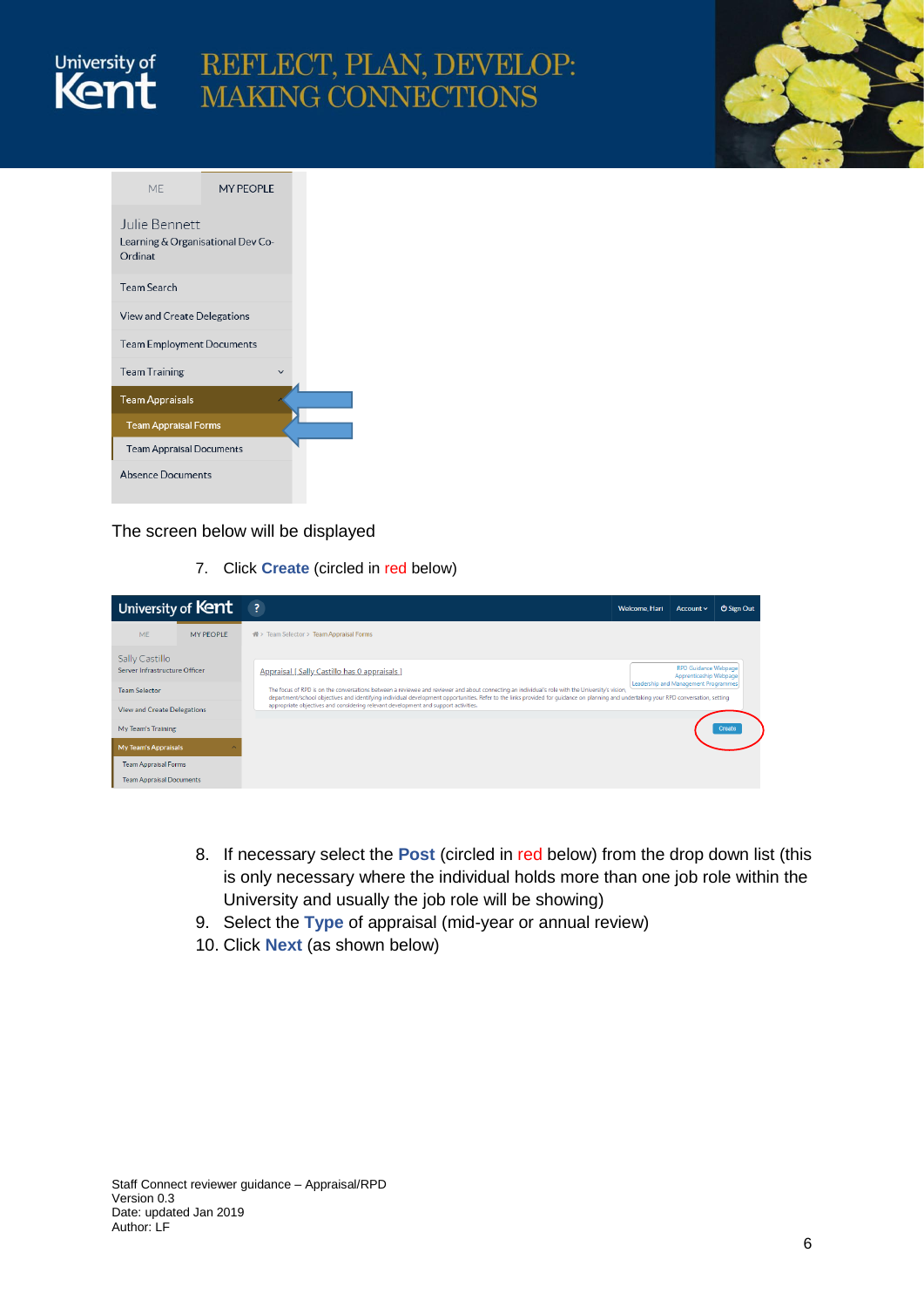

# REFLECT, PLAN, DEVELOP: **MAKING CONNECTIONS**



|                                                 | University of Kent | $\left  \cdot \right $                                    | Welcome, Hari | Account $\smallsmile$ | <b>U</b> Sign Out |
|-------------------------------------------------|--------------------|-----------------------------------------------------------|---------------|-----------------------|-------------------|
| <b>ME</b>                                       | <b>MY PEOPLE</b>   | 骨 > Team Selector > Team Appraisal Forms                  |               |                       |                   |
| Sally Castillo<br>Server Infrastructure Officer |                    | <b>Appraisal Details</b>                                  |               |                       |                   |
| <b>Team Selector</b>                            |                    | Please enter the appraisal details                        |               |                       |                   |
| View and Create Delegations                     |                    | Server Infrastructure Officer<br>Post<br>-Select-<br>Type |               |                       |                   |
| My Team's Training                              |                    | -Select-<br>praisal<br>Annual<br>Mid.<br>taisal           |               |                       |                   |
| My Team's Appraisals                            |                    |                                                           |               |                       |                   |
| <b>Team Appraisal Forms</b>                     |                    |                                                           |               |                       |                   |
| <b>Team Appraisal Documents</b>                 |                    |                                                           |               | Back                  |                   |
|                                                 |                    |                                                           |               |                       |                   |
|                                                 |                    | <b>Select appraisal type</b>                              |               |                       | <b>Click Next</b> |

The screen below will be displayed

- 11. Amend the fields indicated in the in the red circle below
- 12. **Completion Date** (date the conversation was held, not the date of creating the record)
- 13. Select the **Completed** option from the **Status** field
- 14. Select and the **Completed** option from the **Result** field
- 15. Click **Next** (as shown below).

| University of Kent                              | $\overline{\mathbf{3}}$                                                     | Welcome, Hari | Account $\sim$ | <b>U</b> Sign Out |
|-------------------------------------------------|-----------------------------------------------------------------------------|---------------|----------------|-------------------|
| <b>ME</b><br><b>MY PEOPLE</b>                   | 骨 > Team Selector > Team Appraisal Forms                                    |               |                |                   |
| Sally Castillo<br>Server Infrastructure Officer | <b>Appraisal Details</b>                                                    |               |                |                   |
| <b>Team Selector</b>                            | Please enter the appraisal details<br>Server Infrastructure Officer<br>Post |               |                |                   |
| View and Create Delegations                     | ANNUAL<br>Type                                                              |               |                |                   |
| My Team's Training                              | 圃<br>05/09/2018<br><b>Completion Date</b>                                   |               |                |                   |
| My Team's Appraisals                            | -Select- v<br><b>Status</b><br>$-Select$ $*$<br>Result                      |               |                |                   |
| <b>Team Appraisal Forms</b>                     |                                                                             |               |                |                   |
| <b>Team Appraisal Documents</b>                 |                                                                             |               | <b>Back</b>    | Next              |
|                                                 |                                                                             |               |                |                   |
|                                                 |                                                                             |               |                | <b>Click Next</b> |

## <span id="page-6-0"></span>**Uploading appraisal documentation**

We recommend all documents are completed, signed, saved and uploaded as pdf files.

### **Uploading documents to record the conversation content**

- 1. Follow **steps** above to create a record for the appraisal (RPD) summary details.
- 2. Click **Submit** to progress to next stage of uploading a copy of the appraisal (RPD) form that you have used for your discussion.

Once submit has been clicked you will have recorded the basic details of the conversation and need to follow the next steps to upload the relevant documents.

Staff Connect reviewer guidance – Appraisal/RPD Version 0.3 Date: updated Jan 2019 Author: LF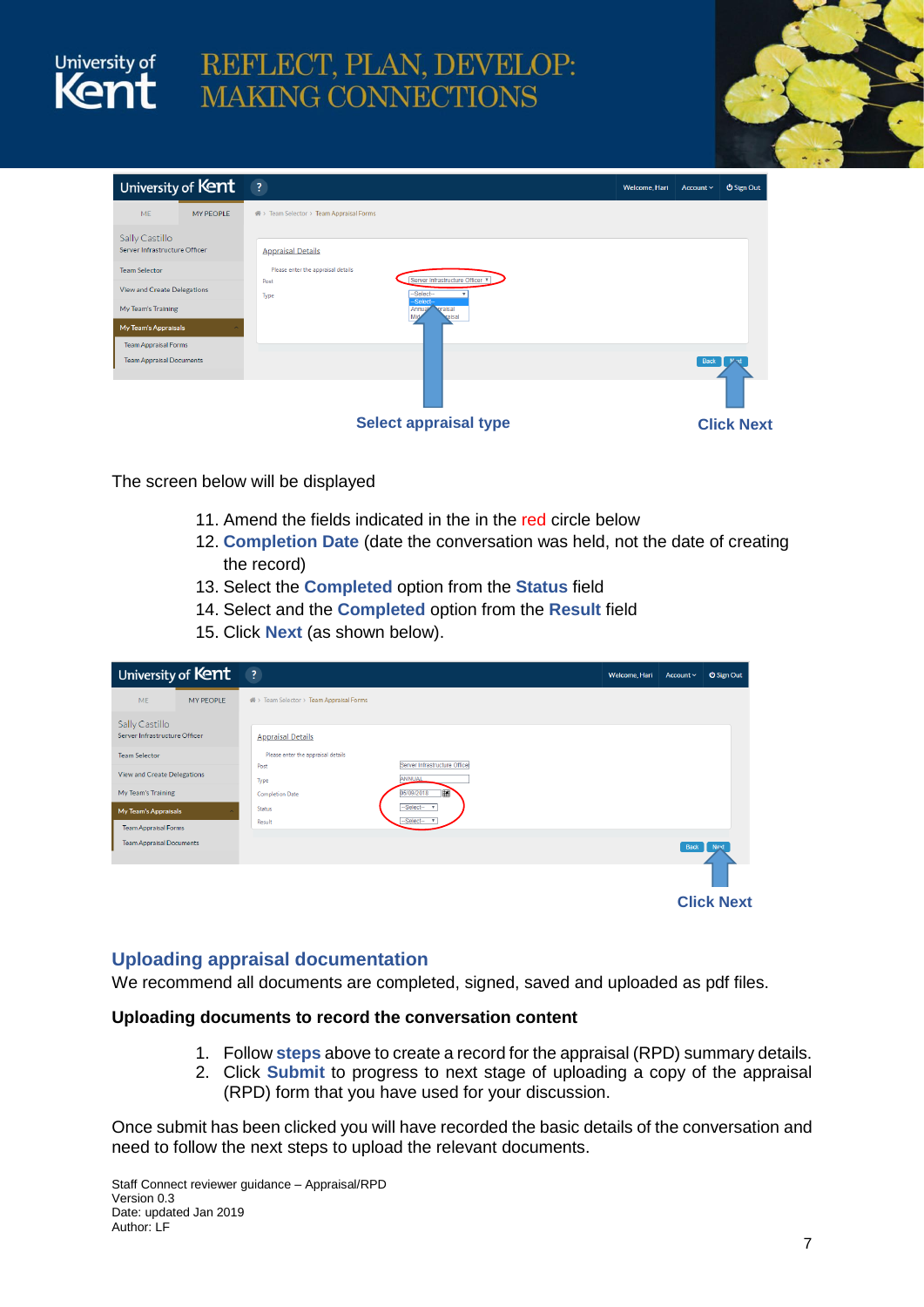

## **Uploading documents to a previously created appraisal (RPD) conversation record**

- 1. After logging in to Staff Connect (see
- 2. Select the **My People** tab (circled in red below)
- 3. Identify the relevant staff member name from the list provided
- 4. Click the **Select** button for the team member you wish to view a appraisal (RPD) for
- 5. Click on the **Team Appraisals** button (circled in red below)
- 6. Click **Team Appraisal Documents.**

| <b>MF</b>                                       | <b>MY PEOPLE</b> |
|-------------------------------------------------|------------------|
| Sally Castillo<br>Server Infrastructure Officer |                  |
| <b>Team Selector</b>                            |                  |
| View and Create Delegations                     |                  |
| My Team's Training                              |                  |
| <b>My Team's Appraisals</b>                     | ́                |
| <b>Team Appraisal Forms</b>                     |                  |
| <b>Team Appraisal Documents</b>                 |                  |

University of

The screen shown below will appear

7. Click **Upload a new document** (circled in red below)

| University of Kent                              |                  | $\overline{\mathbf{3}}$                                                             | Welcome, Hari | Account v | <b>U</b> Sign Out |
|-------------------------------------------------|------------------|-------------------------------------------------------------------------------------|---------------|-----------|-------------------|
| <b>ME</b>                                       | <b>MY PEOPLE</b> | 骨 > Team Selector > Team Appraisal Documents                                        |               |           |                   |
| Sally Castillo<br>Server Infrastructure Officer |                  | <b>Team Appraisal Documents</b>                                                     |               |           |                   |
| <b>Team Selector</b>                            |                  | Please attach documentation to support your team's Appraisals in the section below. |               |           |                   |
| <b>View and Create Delegations</b>              |                  | <b>Store Tasks</b><br>** Refrach document list                                      |               |           |                   |
| My Team's Training                              |                  | Upload a new document                                                               |               |           |                   |
| My Team's Appraisals                            |                  |                                                                                     |               |           |                   |
| <b>Team Appraisal Forms</b>                     |                  |                                                                                     |               |           |                   |
| <b>Team Appraisal Documents</b>                 |                  |                                                                                     |               |           |                   |

- 8. Click **Choose File** (circled in red below) and locate the file you want to upload. You will probably recognise this type of upload screen, as it is commonly used.
- 9. If you wish to add any comments, do so in the field provided.
- 10. Once you have located the file and included any required notes click **Submit**